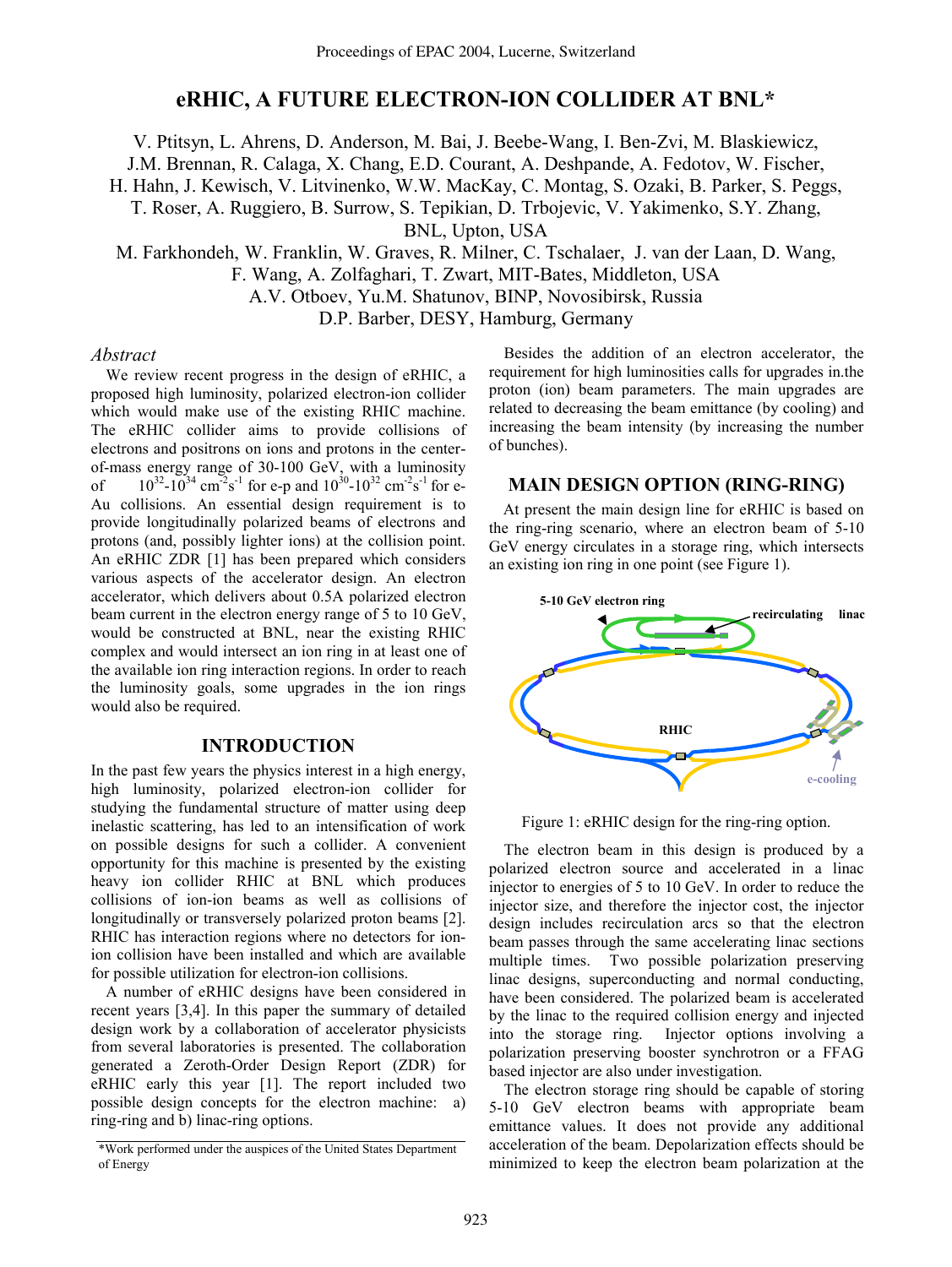high level of  $>70\%$  with storage times of order of several hours.

The injector system also includes a conversion system for positron production. After production, the positrons are accelerated to 10 GeV and injected into the storage ring in the same way as the electrons. Unlike electrons the positrons are produced unpolarized and must self-polarize in the ring. Therefore the design of the ring should allow for sufficiently small polarization times. The current ring design provides a polarization time of about 20 min at 10 GeV. But since the polarization time increases sharply as the beam energy decreases, the use of polarized positrons in the current design is limited to 10 GeV.

Ref. [5] describes the electron ring in more detail. It is important to note that the electron accelerator design is based on currently available accelerator technology and does not require extensive R&D.

For collisions with electrons the ion beam in the RHIC Blue ring will be used, since the Blue ring can operate alone, even when the other ion ring, Yellow, is nonoperational. The design of the interaction region is presented in Ref. [6]. The design provides fast beam separation for the electron and the Blue ring ion bunches, strong focusing at the collision point and provision for handling the high levels of synchrotron radiation produced by the electron beam. The Yellow ion ring will make a 3 m vertical excursion around the collision region, avoiding collisions with both the electron and the Blue ion beams and providing adequate space for the detector installation. The interaction region will include spin rotators, in both electron and Blue ion rings to produce longitudinally polarized beams of electrons and protons at the collision point.

The design luminosity is mainly limited by the maximum allowable collision-induced tune shifts (beambeam parameter) and by interaction region magnet apertures. It can be expressed as a function of the beambeam parameters (ξe,ξi) and the rms angular spreads at the interaction point ( $\sigma'_{xi}$ ,  $\sigma'_{ye}$ ):

$$
L = f_c \frac{\pi \gamma_i \gamma_e}{r_i r_e} \xi_{xi} \xi_{ye} \sigma'_{xi} \sigma'_{ye} \frac{(1+K)^2}{K}
$$
 (1)

where  $f_c$ =28.15 MHz is the collision frequency, assuming 360 bunches in the ion ring and 120 bunches in the electron ring.  $K = \sigma_v / \sigma_x$  is the ratio of beam sizes at the interaction point and  $r_i$ ,  $r_e$  are the classical radii of the ion and the electron, respectively. In order to minimize the destructive effects of beam-beam interactions, the beam sizes for ions and electrons have to be matched at the interaction point: i.e.,  $\sigma_{xe} = \sigma_{x_i}$  and  $\sigma_{ye} = \sigma_{y_i}$ .

According to equation (1) the luminosity is greatest at maximum values of the beam-beam parameters. For protons (and ions) a total beam-beam parameter limit of 0.02 was assumed following experience and observations from other proton machines as well as initial experience from RHIC operation. With three beam-beam interaction points (two for p-p and one for e-p collisions) the proton

beam-beam parameter from e-p collisions should not exceed 0.007.

The electron beam-beam parameter limit of 0.08 at 10 GeV has been defined by scaling  $\xi_e$  from B-factory design values, taking into account the larger (by a factor 3) radiation decrement in the eRHIC electron ring. This choice of the beam-beam parameter has been confirmed also by simulations [7].

The available magnet apertures in the interaction region also put a limit on the achievable luminosity. The studies for the interaction region design revealed considerable difficulties in obtaining an acceptable design for collisions of round beams. Thus the current IR design, provides a beam size ratio  $K=1/2$  at the interaction point. The main aperture limitation comes from the septum magnet, which leads to a limiting value of  $\sigma'_{xp} \approx 90 \ \mu$  rad.

Table 1 shows design luminosities and beam parameters for the high energy setup of e-p or e-gold ion collisions.

Table 1: Luminosities and main beam parameters for high energy collisions in the ring-ring eRHIC design option.

|                                                       | e-p mode         |               | e-Au mode        |                |
|-------------------------------------------------------|------------------|---------------|------------------|----------------|
|                                                       | р                | e             | Au               | e              |
| Energy, GeV                                           | 250              | 10            | 100              | 10             |
| Bunch intensity,<br>$10^{11}$                         | 1                | 1             | 0.01             | 1              |
| Number of<br>bunches                                  | 360              | 120           | 360              | 120            |
| 96% normalized<br>ion emittance,<br>$\pi$ mm.mrad     | 15               |               | 6                |                |
| rms emittance,<br>nm, x/y                             | 9.5/9.5          | 53/9.5        | 9.5/9.5          | 54/7.5         |
| $\beta^*$ , cm, x/y                                   | 108/27           | 19/27         | 108/27           | 19/34          |
| Beam-beam<br>parameters, $x/y$                        | 0.0065<br>/0.003 | 0.03/<br>0.08 | 0.0065<br>/0.003 | 0.022/<br>0.08 |
| rms bunch<br>length, cm                               | 20               | 1.2           | 20               | 1.2            |
| $K = \varepsilon_v / \varepsilon_x$                   | 1                | 0.18          | 1                | 0.14           |
| Luminosity,<br>1.e32 cm <sup>-2</sup> s <sup>-1</sup> | 4.4              |               | 0.044            |                |

Higher luminosity (up to  $10^{33}$  cm<sup>-2</sup>s<sup>-1</sup> for the e-p mode) might be achieved in a dedicated operation mode with only e-p collisions (no p-p collisions at other RHIC IPs). More studies are planned to explore the feasibility of such operation which involves higher electron beam intensity.

#### **ION RING UPGRADES**

In order to reach higher luminosities in eRHIC, several improvements and upgrades should be made in the ion rings.

While the single bunch ion current in eRHIC is at the level of that used for current RHIC operation, the total beam current should be increased by a factor of six. This can be achieved by increasing to 360 the number of ion bunches in the ion ring. An injection system upgrade will